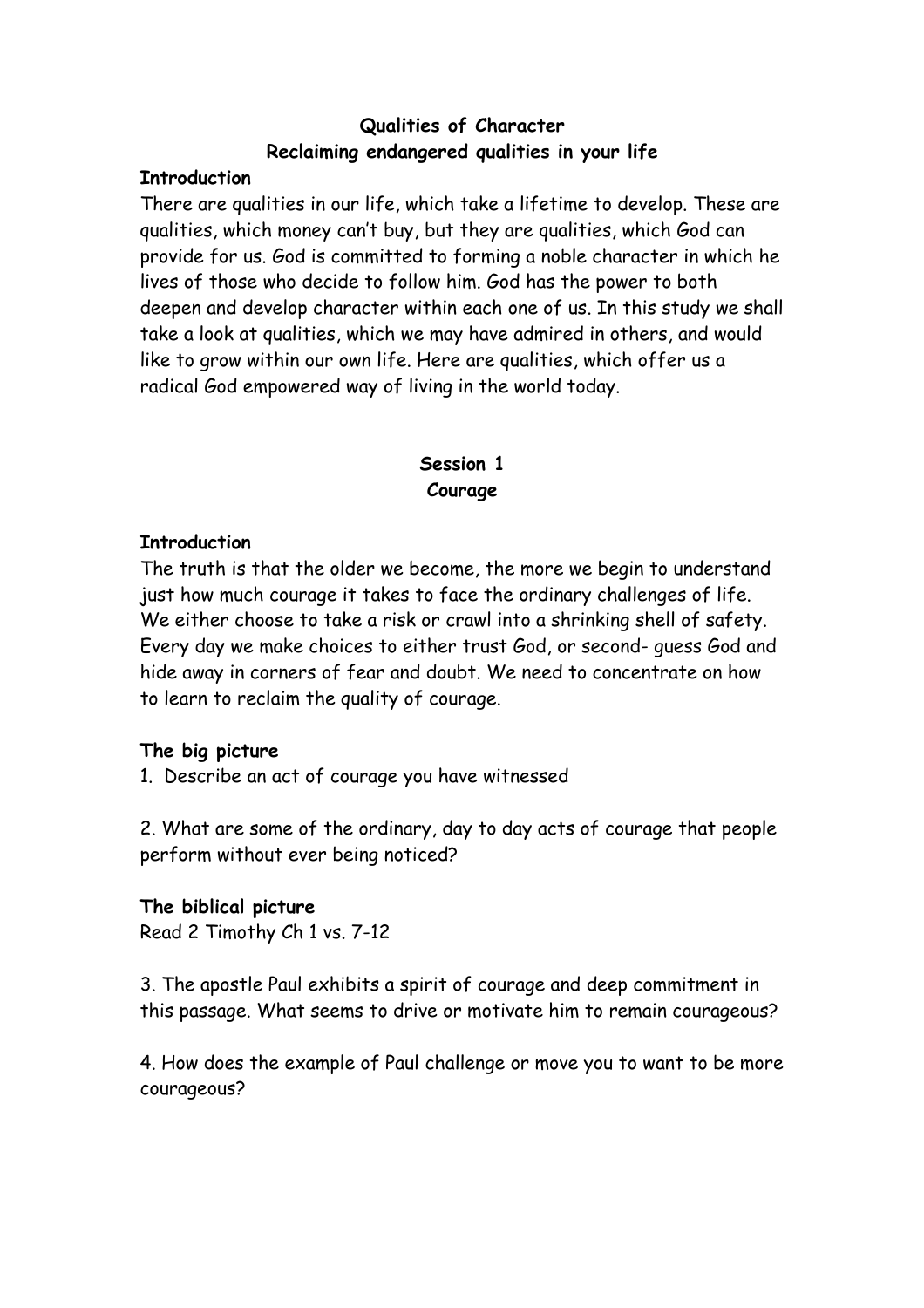5. The passage says that God does not put a 'spirit of timidity or cowardice' in His followers. Illustrate what you think a spirit of timidity looks like in the following a marriage a friendship in the workplace in raising children

6. How do you respond to the statement that 'Christianity is a crutch for the weak, and is for cowards?

7. How did you exercise courage when you first became a follower of Christ?

8. How does living as a fully devoted follower of Christ demand courage from you in the following areas? In your work Where you live In your friendship with non Christians In your family

#### **Being in the picture**

9. What does moral courage look like in the following areas? When you're tempted to bend the truth to avoid conflict When sexual temptation lurks at your door When you have given into a temptation and been caught

10. How have you seen courage build a healthy relationship?

11. Describe a time you saw cowardice undermine and destroy a relationship

12.What is one relationship you need to strengthen by exercising more courage?

13. What is one thing you will need to do to courageously strengthen this relationship?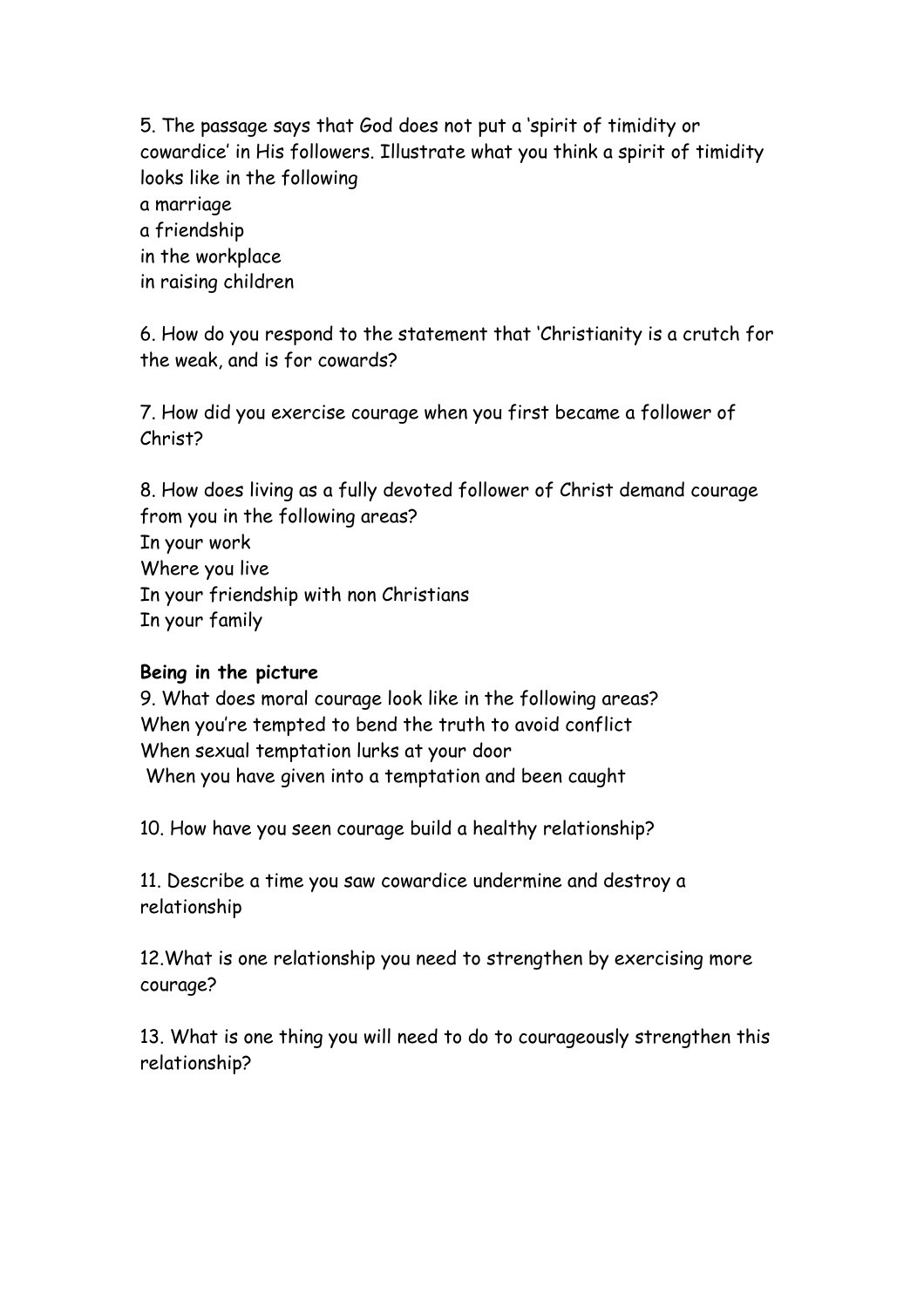# **Session 2 Discipline**

## **Introduction**

The challenge for many of us is not that we don't want to be disciplined; it's just that we are not too sure what being disciplined actually means. We need to grow into discipline. We need to identify the areas that we need discipline in and then begin to concentrate on that area of our life.

# **The big picture**

1. Give your self a score from 1-10 in the following areas of your life. 1 is very undisciplined, 10 is highly disciplined

- a. Spiritual discipline- personal time with God, attending church service, cell time, serving Christ
- b. Physical discipline- eating habits, exercise, sleep habits, care for your body
- c. Financial discipline- using money wisely, paying bills on time, saving responsibly
- d. Relational discipline- spending time communicating, being honest, keeping appointments
- 2. In which areas are you strongest?
- 3. What do you think helps you stay strong in this area of discipline?
- 4. In which area do you need to grow the most?

# **The biblical picture**

Read Proverbs Ch 1 vs. 1-7

5. what characteristics mark the life of a person who is growing in wisdom?

- 6. How does Proverbs connect discipline with wisdom?
- 7. How would the writer of Proverbs respond to the following?
	- a. a disciplined person is wise person
	- b. an undisciplined person is a fool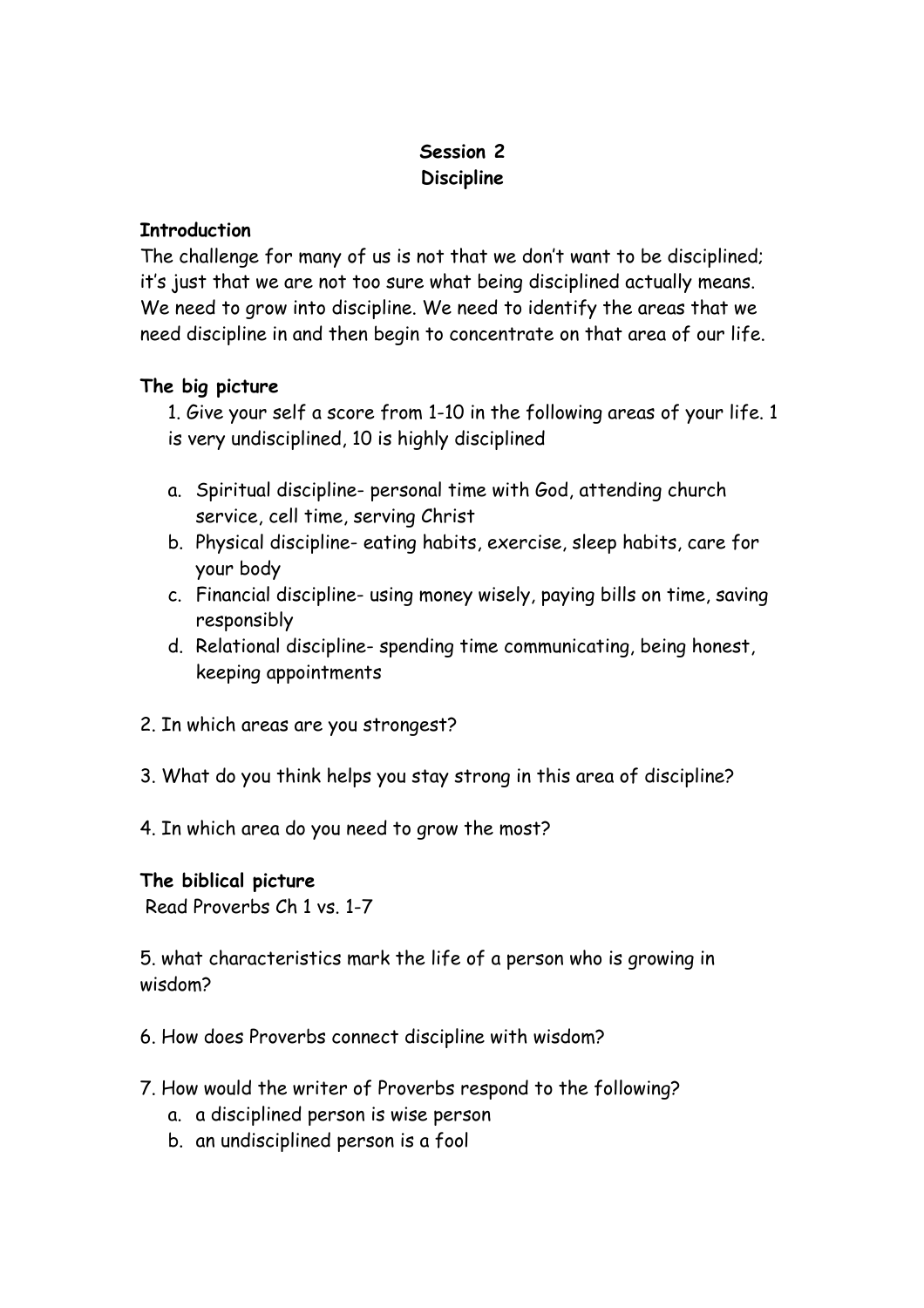8. If delayed gratification is the essence of discipline, what would delayed gratification look like in the following areas?

- a. Spiritually committing yourself to deeper growth
- b. physically getting in better shape
- c. financially planning responsibly for the future
- d. relationally growing closer to a specific person in your life

## **Being in the picture**

9. What advanced, specific, measurable decisions will you have to make if you are going to exercise discipline in the following areas of your life?

Your spiritual life Your physical health Your personal finances One specific relationship

10. What are some of the rewards you have experienced when you have exercised discipline in your life?

# **Session 3 Confidence**

### **Introduction**

here is a difference between confidence and arrogance. We are talking about a deep personal conviction that says,' I have some God given gifts, skills, talents, and abilities, and I'm learning how to use them'. Confidence is a growing awareness of personal competency that comes through challenging ourselves out of our comfort zone, and being willing to grow in areas in which we never thought we could grow

# **The big picture**

1. If you can tell your group about an area in which you lacked selfconfidence as a child?

2. If you have overcome your lack of self-confidence in this area, what helped you gain confidence?

# **The biblical picture**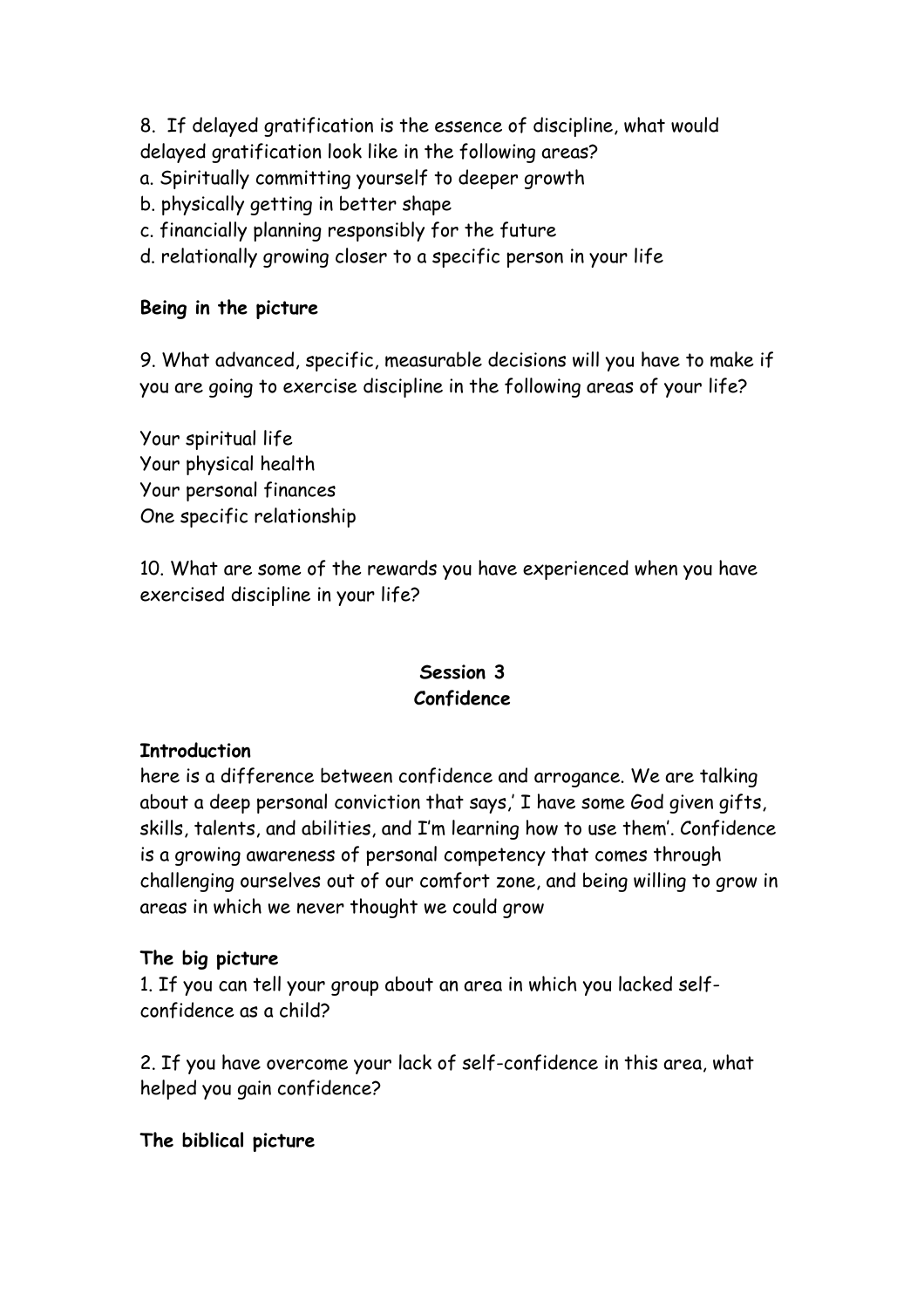Read Psalm 139 vs. 1-14

3. This Psalm gives us a window to see our relationship with God more clearly. What do you learn about God's relationship with you from this Psalm?

4. Read vs 14. Finish the statement; 'I know I am fearfully made because…..

5. What is one talent, ability, or spiritual gift that God has given you?

6. How have you developed and used it?

7. How have you seen one of your group members develop and use a God given talent, ability, or gift?

## **Being in the picture**

8. What is one God given ability, talent, spiritual gift that you need to develop and start using?

9. What can you do to start developing greater levels of competency in this area of your life?

10. What is one area of your life in which you need your group members to pray for you, and to be a confidence builder for you?

11. Who could you be a confidence builder to in the life of the Church?

12. What will you need to do to be a confidence builder in this person's life?

# **Session 4 Patience**

### **Introduction**

Patience if something which all of us need to grow into more and more. We live in a world of microwave ovens, e-mails, computers which seem to get faster on a daily basis. We no longer want things now we want them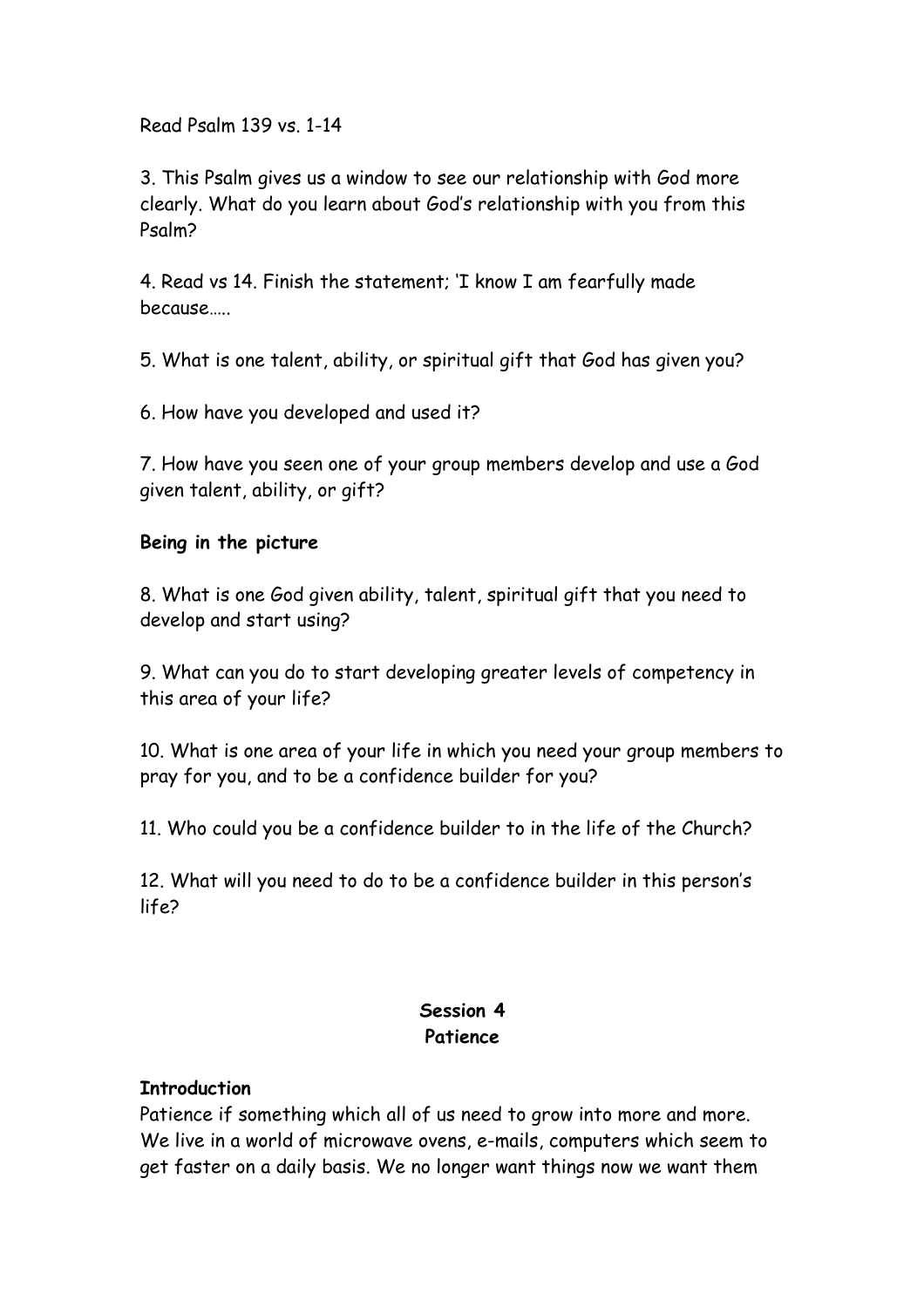yesterday. We need to recognise the danger and damage that impatience produces in the world. When we recognise this we begin to understand just how important patience is in our life and development.

## **The big picture**

1. What are some of the moments in your life when you wish you could take a patience pill?

# **The biblical picture**

Read Luke Ch 15 vs. 11-24

2. If you had been the father in this story, what are some of the possible responses you would have had ready for your son when he finally arrived home?

3. Describe the father in the story in one sentence

4. How does this story communicate God's incredible patience?

# **Being in the picture**

5. When patience usually runs out it produces a verbal attack. If you can tell of a time when someone launched a verbal attack on you?

6. If that person had been patient, how could that moment in your personal history been different?

7. If you take the life of Peter, the disciple of Jesus, you can look and see how patient Jesus was with him. Jesus showed patience with Peter in the middle of all his inconsistency. What is one inconsistent area of your life in which God is extending patience today?

8. What needs to happen for you to grow more consistent in this area?

9. What is one situation in your life in which you are struggling with impatience?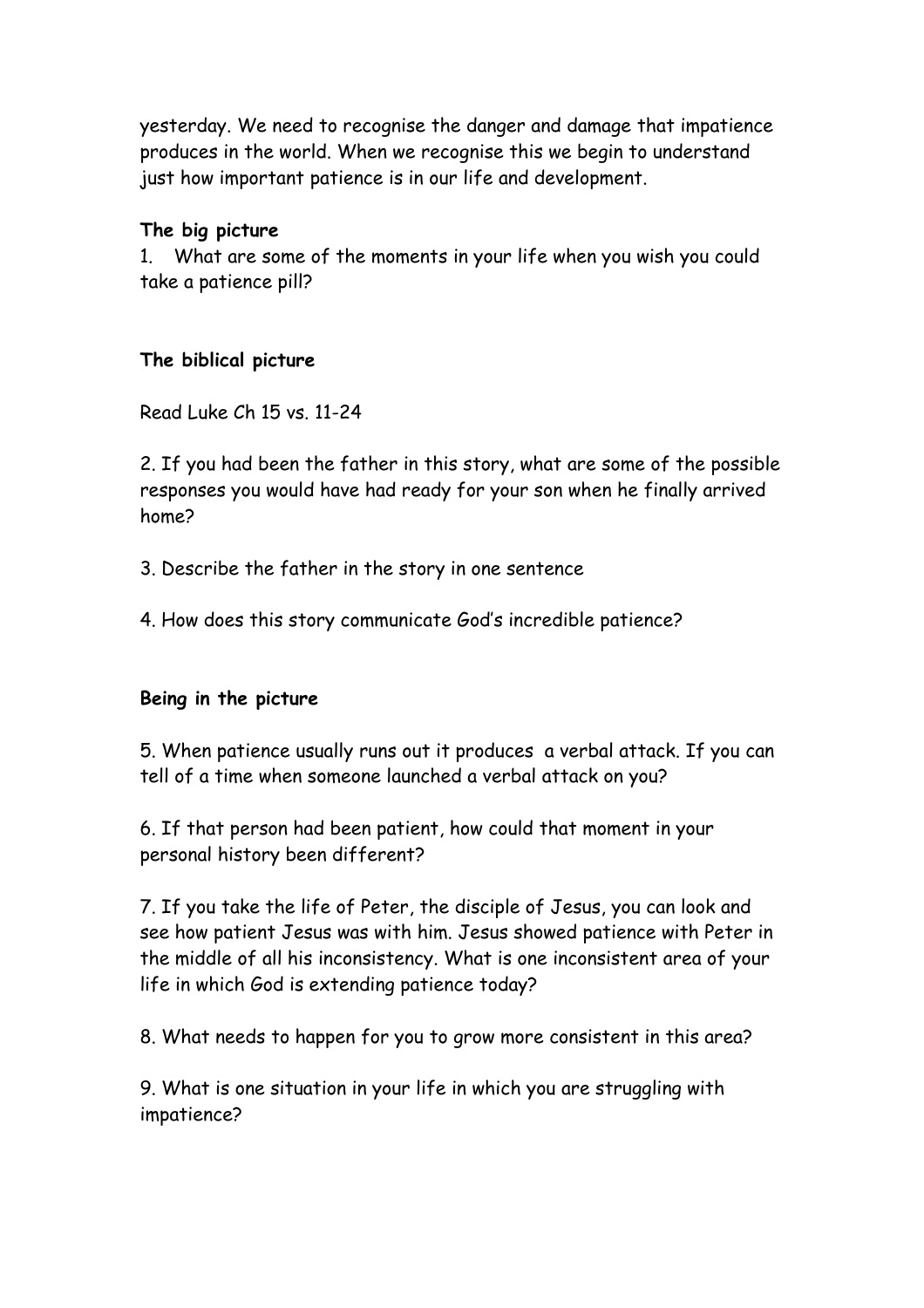10. How can the members of your cell/ group seek to support you as you allow the supernatural power of the Holy Spirit to help you become patient?

## **Session 5 Endurance**

## **Introduction**

 In our world today we are often looking for over-night solutions, success, growth, and marital bliss. If our expectations are not met easily we tend to look at how to quit. We don't seem to understand the quality of endurance. Endurance provides staying power, it gives reality, the value of endurance is seen in what it develops over the years.

## **The big picture**

1. As you look back over your life, what is one thing you wish you hadn't quit?

# **The biblical picture**

Read James Ch 1 vs 2-4, 12

2. In this passage James walks us through the process of growing in maturity, what are the elements of this process?

3.Why is endurance an essential part of this process?

4. James invites us to consider it ' pure joy' when we face demanding struggles. How is it possible to experience deep joy while persevering through difficult experiences?

5. Look at the areas below and identify some of the quitting points you face. Physically Relationally **Morally** Educationally **Spiritually** Professionally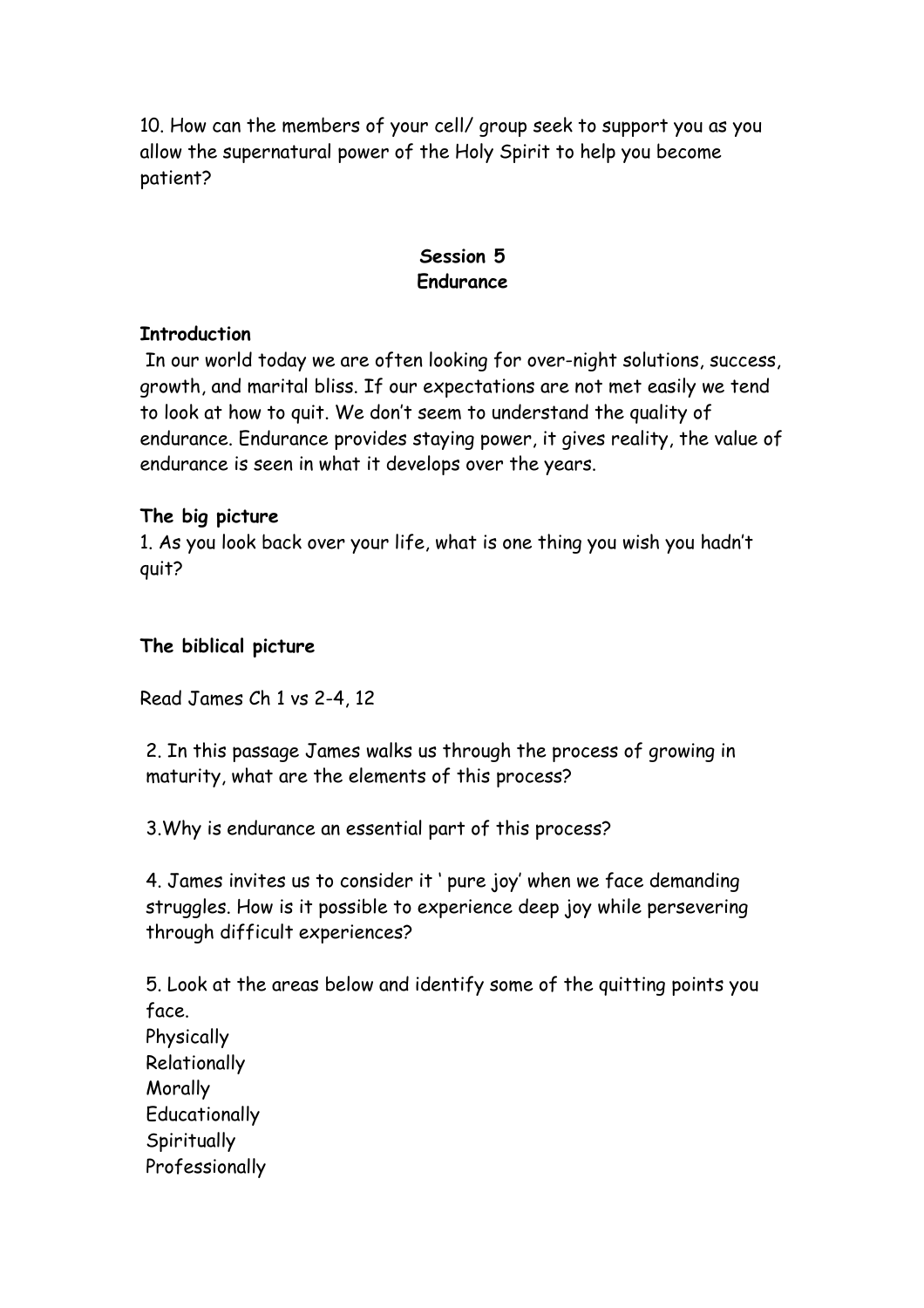6. What is a critical quitting point you are facing in your life right now?

7.What is pushing you to the point of quitting?

#### **Being in the picture**

8. If you can recall a time when you endured and crashed through a quitting point in your life?

9. What did it take to persevere to the point of breaking through this quitting point?

10. How do you respond to the following ' almost every quitting point we face looks like a brick wall, after we crash through it we discover it was a façade, it was really made of tissue paper.

11. What is one area in which you want to develop endurance in your life?

## **Session 6 Contentment**

### **Introduction**

We live in a culture that believes in the myth of more. We are all driven by the promise of gaining more money, power, awards, fame, and success. The only problem is that such things really do not satisfy, they don't really fill the void. We search continually for contentment in our life. True contentment is not about what we have or accomplish, it is rather about who has us and what He has accomplished for us.

#### **The big picture**

1. Describe if you can the consequences you have seen arise in the lives of people who can't ever seem to say ' enough'

### **The biblical picture**

Read Psalm 103 vs 1-13.

2. According to this Psalm what does God provide for his children?